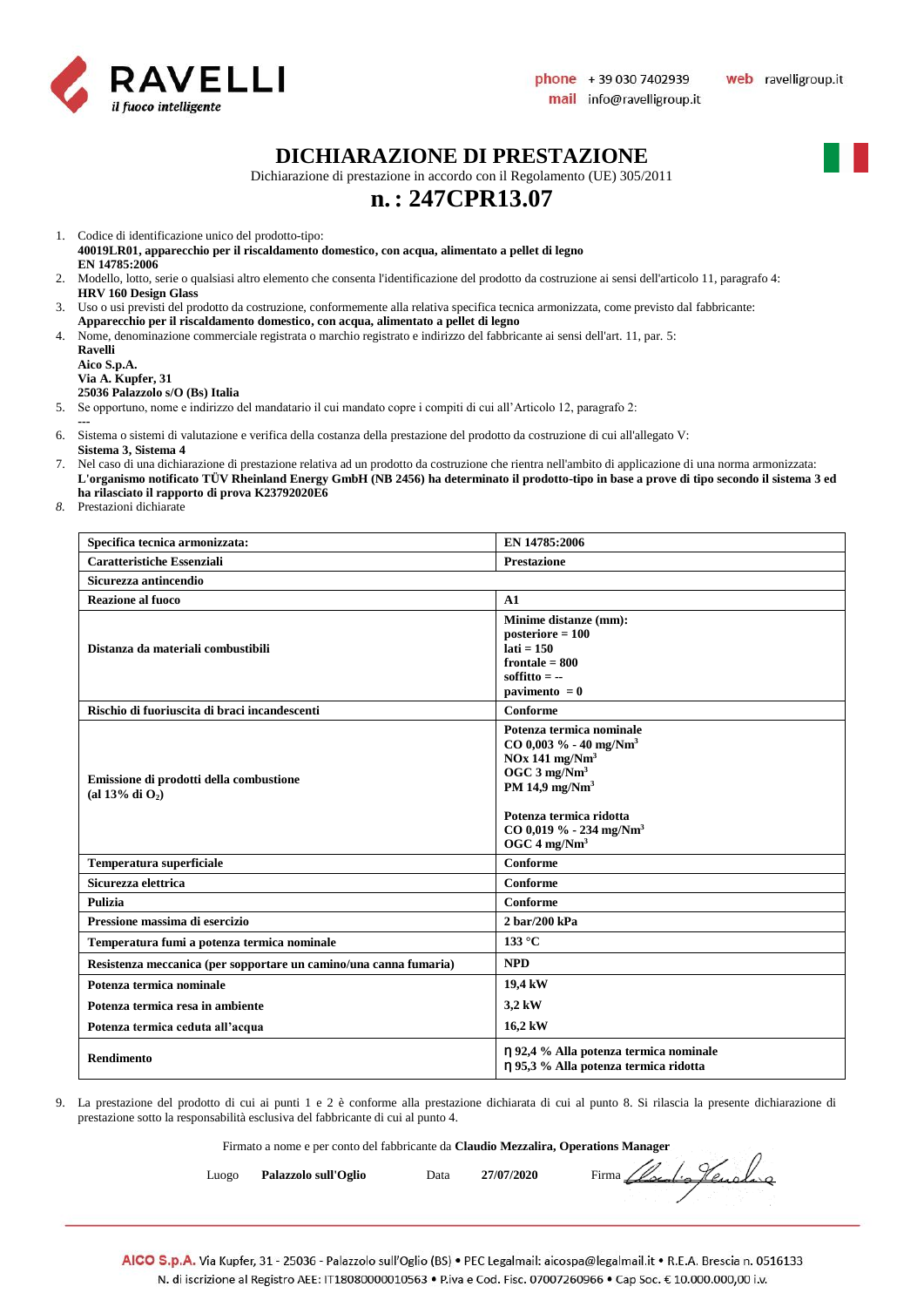

#### **DECLARATION OF PERFORMANCE**

Declaration of performance according to Regulation (EU) 305/2011

## **n. : 247CPR13.07**

1. Unique identification code of the product type:

- **40019LR01, residential space heating appliance, with water, fired by wood pellets EN 14785:2006**
- 2. Type, batch or serial number or any other element allowing identification of the construction product as required under Art. 11(4): **HRV 160 Design Glass**
- 3. Intended use or uses of the construction product, in accordance with the applicable harmonised technical specification, as foreseen by the manufacturer: **Residential space heating appliance, with water, fired by wood pellets**
- 4. Name, registered trade name or registered trademark and contact address of the manufacturer as required by Art. 11 (5):

**Ravelli Aico S.p.A. Via A. Kupfer, 31**

**25036 Palazzolo s/O (Bs) Italia**

- 5. Where applicable, name and contact address of the authorised representative whose mandate covers the tasks specified in Article 12(2):
- **---** 6. System or systems of assessment and verification of constancy of performance of the construction product as set out in Annex V: **System 3, System 4**
- 7. In case of the declaration of performance concerning a construction product covered by a harmonised standard:
- **The notified laboratory TÜV Rheinland Energy GmbH (NB 2456) performed the determination of the product type on the basis of type testing under system 3 and issued test report K23792020E6**
- 8. Declared performances:

| Harmonized technical specification:                             | EN 14785:2006                                                                                                                                                                                                                                    |  |
|-----------------------------------------------------------------|--------------------------------------------------------------------------------------------------------------------------------------------------------------------------------------------------------------------------------------------------|--|
| <b>Essential characteristics</b>                                | <b>Performance</b>                                                                                                                                                                                                                               |  |
| <b>Fire safety</b>                                              |                                                                                                                                                                                                                                                  |  |
| <b>Reaction to fire</b>                                         | A1                                                                                                                                                                                                                                               |  |
| <b>Distance to combustible materials</b>                        | Minimum distances (mm):<br>$rear = 100$<br>sides $= 150$<br>front $= 800$<br>ceiling $= -$<br>floor $= 0$                                                                                                                                        |  |
| <b>Risk of burning fuel falling out</b>                         | Pass                                                                                                                                                                                                                                             |  |
| <b>Emission of combustion products</b><br>(at $13\%$ of $O_2$ ) | Nominal heat output<br>$CO$ 0,003 % - 40 mg/Nm <sup>3</sup><br>$NOx$ 141 mg/ $Nm3$<br>OGC $3 \text{ mg}/\text{Nm}^3$<br>PM 14,9 mg/ $Nm3$<br><b>Reduced heat output</b><br>CO 0,019 % - 234 mg/Nm <sup>3</sup><br>OGC $4 \text{ mg}/\text{Nm}^3$ |  |
| Surface temperature                                             | Pass                                                                                                                                                                                                                                             |  |
| <b>Electrical safety</b>                                        | Pass                                                                                                                                                                                                                                             |  |
| <b>Cleanability</b>                                             | Pass                                                                                                                                                                                                                                             |  |
| <b>Maximum operating pressure</b>                               | 2 bar/200 kPa                                                                                                                                                                                                                                    |  |
| Flue gas temperature at nominal heat output                     | 133 °C                                                                                                                                                                                                                                           |  |
| Mechanical resistance(to carry a chimney/flue)                  | <b>NPD</b>                                                                                                                                                                                                                                       |  |
| <b>Nominal heat output</b>                                      | 19,4 kW                                                                                                                                                                                                                                          |  |
| Room heating output                                             | 3,2 kW                                                                                                                                                                                                                                           |  |
| <b>Water heating output</b>                                     | 16,2 kW                                                                                                                                                                                                                                          |  |
| <b>Efficiency</b>                                               | $\eta$ 92,4 % Nominal heat output<br>η 95,3 % Reduced heat output                                                                                                                                                                                |  |

9. The performance of the product identified in points 1 and 2 is in conformity with the declared performance in point 8. This declaration of performance is issued under the sole responsibility of the manufacturer identified in point 4.

Signed for and on behalf of the manufacturer **Claudio Mezzalira, Operations Manager**

Place **Palazzolo sull'Oglio** Date 27/07/2020 Sign *(local-a)* Lengthero

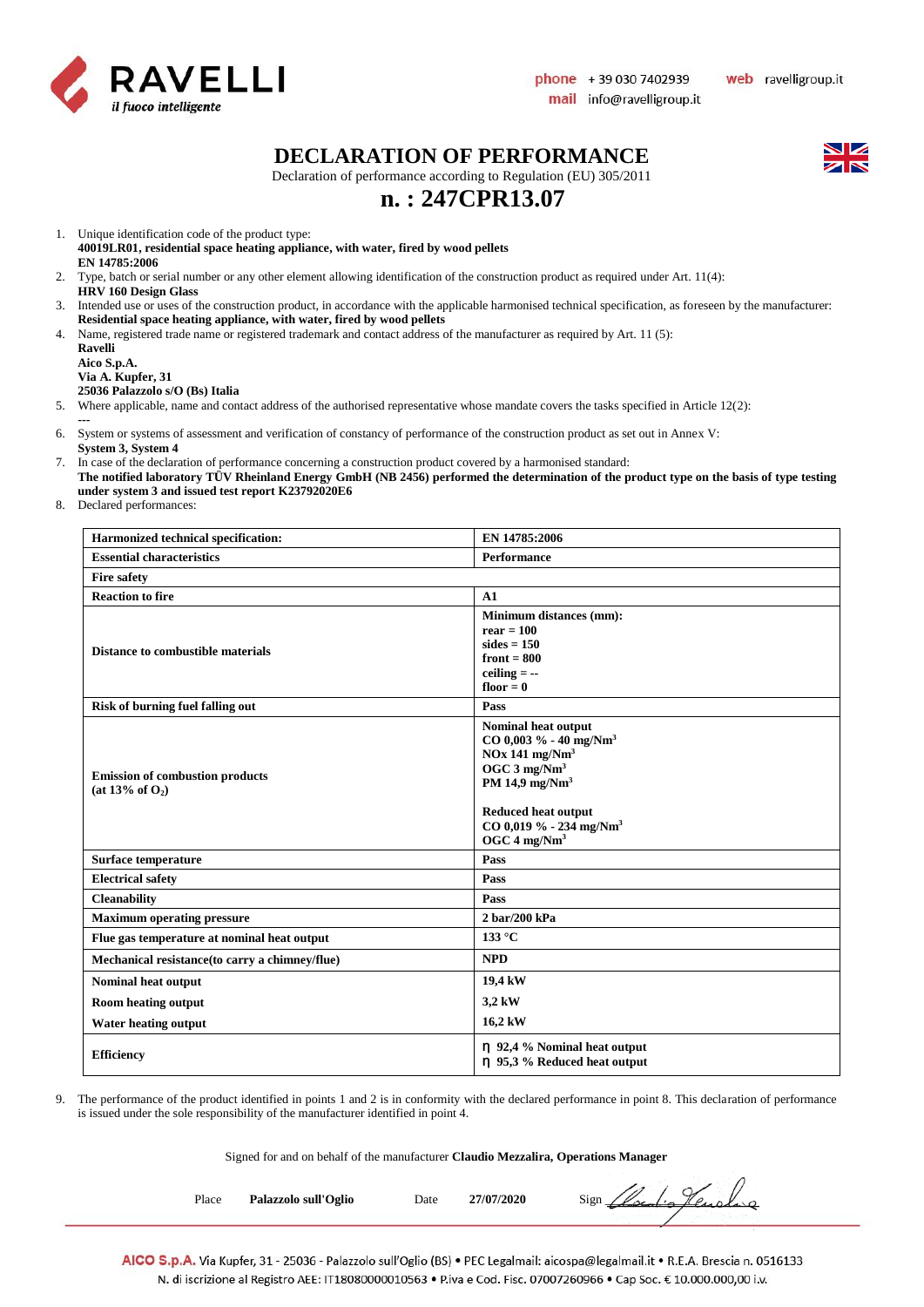

**DECLARATION DES PERFORMANCES**

Conformément au Règlement (UE) 305/2011

## **n.: 247CPR13.07**

- 1. Code d'identification unique du produit type : **40019LR01, appareil de chauffage domestique à combustible solide, avec eau, suivant les normes EN 14785:2006**
- 2. N° de type, lot, série ou tout autre élément permettant l'identification du produit de construction, suivant art 11, par 4 : **HRV 160 Design Glass**
- 3. Usage(s) prévu(s) du produit de construction, conformément à la spécifiât technique harmonisée applicable, comme prévu par le fabricant : **Appareil alimenté par combustible solide (pellet)**
- 4. Nom, raison sociale ou marque déposée et adresse de contact du fabricant, conformément à l'Art.11, par 5: **Ravelli**

**Aico S.p.A. Via A. Kupfer, 31**

**---**

#### **25036 Palazzolo s/O (Bs) Italia**

5. Si nécessaire, nom et adresse du mandataire dont le mandat couvre les taches dont l'art. 12, par. 2 :

- 6. Système d'évaluation et de vérification de la constance des performances du produit de construction, conformément à l'annexe V **Système 3, Système 4**
- 7. Dans le cas de la déclaration des performances concernant un produit de construction couvert par une norme harmonisée : **L'organisme notifié TÜV Rheinland Energy GmbH (NB 2456) a déterminé le produit type selon le système 3 et a délivré le rapport d'essais K23792020E6**
- 8. Prestations déclarée

| Spécifications techniques harmonisées:                         | EN 14785:2006                                                                                                                                                                                                                             |
|----------------------------------------------------------------|-------------------------------------------------------------------------------------------------------------------------------------------------------------------------------------------------------------------------------------------|
| Caractéristiques essentielles                                  | <b>Performances</b>                                                                                                                                                                                                                       |
| <b>Sécurité Incendie</b>                                       |                                                                                                                                                                                                                                           |
| Réaction au feu                                                | A1                                                                                                                                                                                                                                        |
| Distance pour matériaux combustibles                           | <b>Distance Minimale (mm):</b><br>De l'arrière = $100$<br>De coté = $150$<br>De l'avant = $800$<br>Du plafond $= -$<br>Du sol $= 0$                                                                                                       |
| Risque de débordement de braises incandescentes                | <b>Passes</b>                                                                                                                                                                                                                             |
| Emissions de dérivés de combustion<br>(13% de 0 <sub>2</sub> ) | <b>PTH</b> nominale<br>$CO$ 0,003 % - 40 mg/Nm <sup>3</sup><br>$NOx$ 141 mg/ $Nm3$<br>OGC $3 \text{ mg}/\text{Nm}^3$<br>PM 14,9 $mg/Nm3$<br><b>PTH</b> réduite<br>$CO$ 0,019 % - 234 mg/Nm <sup>3</sup><br>OGC $4 \text{ mg}/\text{Nm}^3$ |
| Température de surface                                         | <b>Passes</b>                                                                                                                                                                                                                             |
| Sécurités électriques                                          | <b>Passes</b>                                                                                                                                                                                                                             |
| Nettoyabilité                                                  | <b>Passes</b>                                                                                                                                                                                                                             |
| Maximum pression d'eau en travail                              | 2 bar/200 kPa                                                                                                                                                                                                                             |
| Température des fumes à PTH nominale                           | $133^{\circ}$ C                                                                                                                                                                                                                           |
| Resistance mécanique (en support cheminée / conduit de fumées) | <b>NPD</b>                                                                                                                                                                                                                                |
| <b>PTH</b> nominale                                            | 19,4 kW                                                                                                                                                                                                                                   |
| PTH rayonnée                                                   | 3,2 kW                                                                                                                                                                                                                                    |
| PTH cédée aux fluides                                          | 16,2 kW                                                                                                                                                                                                                                   |
| Rendement                                                      | $\eta$ 92,4 % PTH nominale<br>n 95,3 % PTH réduite                                                                                                                                                                                        |

9. Les performances du produit identifie aux points 1 et 2 sont conformes aux performances déclarées indiquées au point 8. La présente Déclaration des performances est établie sous la seule responsabilité du fabricant identifie au point 4.

Signe pour le fabricant et en son nom par **Claudio Mezzalira, Operations Manager**

| Lieu | Palazzolo sull'Oglio |  |
|------|----------------------|--|
|      |                      |  |

Date 27/07/2020 Signature *Clocalie Hensleig*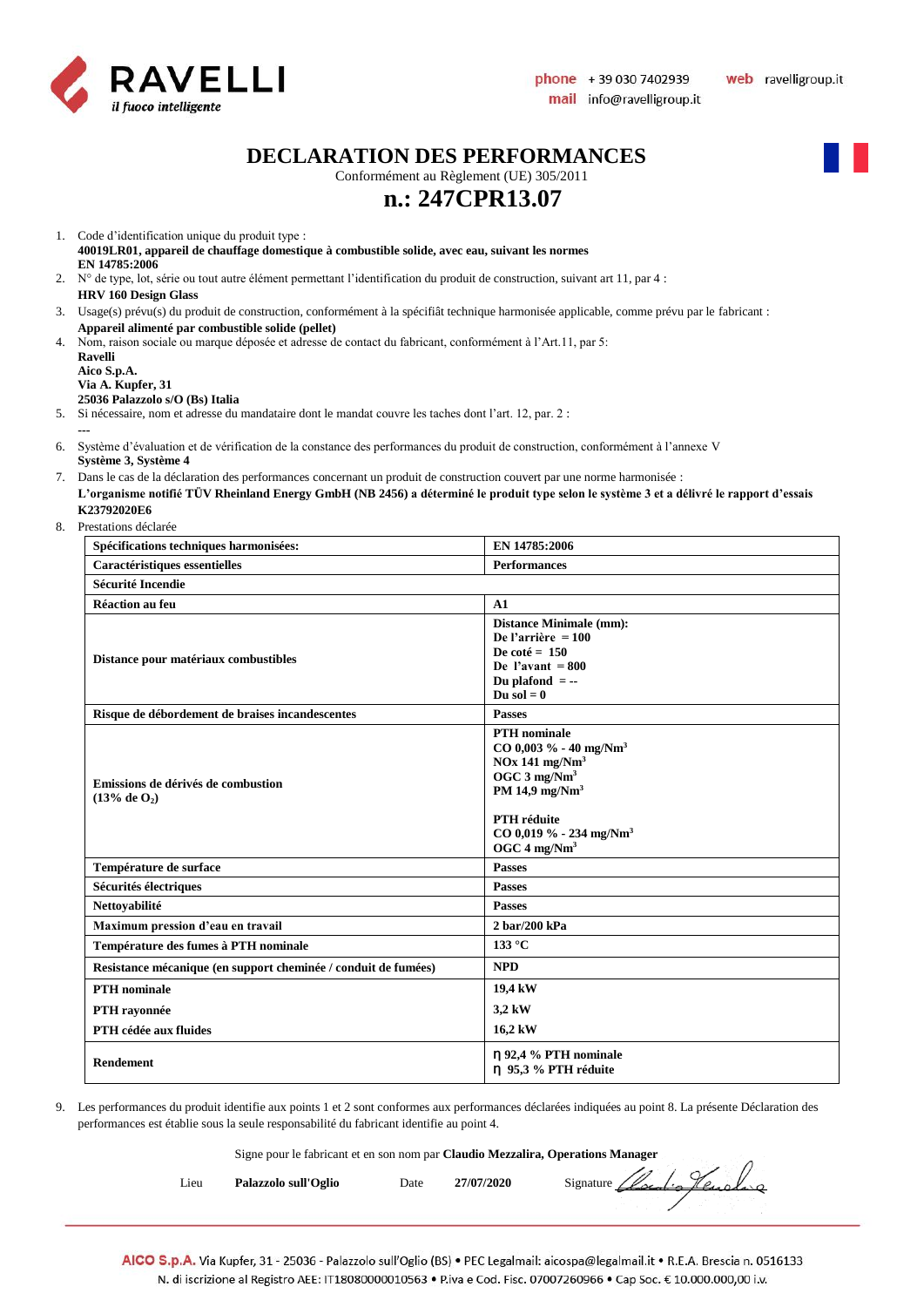

#### **PRESTATIEVERKLARING**

*Volgens Verordening (EU) nr. 305/2011*



## **n.: 247CPR13.07**

- 1. Unieke identificatiecode van het producttype: **40019LR01; EN 14785:2006**
- 2. Model en/of lotnr. en/of serienummer (Art.11-4): **HRV 160 Design Glass**
- **3.** Het beoogde gebruik van het product in overeenstemmingmet de toepasselijke geharmoniseerde technische specificatie:
- **Apparaat voor huishoudelijke verwarming, gestookt, met warmwaterproductie.** 4. Naam of handelsmerk van de fabrikant (Art 11-5):
- **Ravelli Aico S.p.A. Via A. Kupfer, 31 25036 Palazzolo s/O (Bs) Italia**
- 5. Naam en adres van de gemachtigde (Art. 12-2):
- **---** 6. Systeem voor de beoordeling en verificatie van de prestatiebestendigheid (Bijlage 5):
- **System 3, System 4**
- 7. Erkend laboratorium / Nummer van het keuringsrapport:
- **TÜV Rheinland Energy GmbH (NB 2456), K23792020E6**
- *8.* Aangegeven prestaties

| Geharmoniseerde technische specificatie               | EN 14785:2006                                                                                                                                                                                                                                       |  |
|-------------------------------------------------------|-----------------------------------------------------------------------------------------------------------------------------------------------------------------------------------------------------------------------------------------------------|--|
| <b>Essentiele kenmerken Prestatie</b>                 | <b>Prestatie</b>                                                                                                                                                                                                                                    |  |
| <b>Brandwerendheid</b>                                |                                                                                                                                                                                                                                                     |  |
| Weerstand tegen brand                                 | A1                                                                                                                                                                                                                                                  |  |
| Afstand van brandbaar materiaal                       | Minimumafstand (mm):<br>$achterzijde = 100$<br>$zi$ jkant = 150<br>voorzijde $= 800$<br>$plafond = -$<br>onderzijde $= 0$                                                                                                                           |  |
| Weerstand tegen brand                                 | Conform                                                                                                                                                                                                                                             |  |
| Uitstoot verbrandingsproducten<br>$(Q$ 13% di $O_2$ ) | op nominaal vermogen<br>$CO$ 0,003 % - 40 mg/Nm <sup>3</sup><br>$NOx$ 141 mg/ $Nm3$<br>OGC $3 \text{ mg}/\text{Nm}^3$<br>PM 14,9 mg/Nm <sup>3</sup><br>op beperkt vermogen<br>CO 0,019 % - 234 mg/Nm <sup>3</sup><br>OGC $4 \text{ mg}/\text{Nm}^3$ |  |
| Oppervlaktetemperatuur                                | Conform                                                                                                                                                                                                                                             |  |
| Elektrische veiligheid                                | Conform                                                                                                                                                                                                                                             |  |
| Toegankelijkheid en reiniging                         | Conform                                                                                                                                                                                                                                             |  |
| <b>Maximum bedrijfsdruk</b>                           | 2 bar/200 kPa                                                                                                                                                                                                                                       |  |
| Rookgastemperatuur nominaal vermogen                  | $133^{\circ}$ C                                                                                                                                                                                                                                     |  |
| Mechanische sterkte (om de haard te ondersteunen)     | <b>NPD</b>                                                                                                                                                                                                                                          |  |
| Nominaal vermogen                                     | 19,4 kW                                                                                                                                                                                                                                             |  |
| Vermogen afgegeven aan het milieu                     | 3,2 kW                                                                                                                                                                                                                                              |  |
| Vermogen afgegeven aan het water                      | 16,2 kW                                                                                                                                                                                                                                             |  |
| Rendement                                             | η 92,4 % Nominaal vermogen<br>η 95,3 % Beperkt vermogen                                                                                                                                                                                             |  |

9. De prestaties van het in de punten 1 en 2 bedoelde product zijn conform met de in het punt 8 aangegeven prestaties. Deze prestatieverklaring wordt verstrekt onder de exclusieve verantwoordelijkheid van de in punt 4 vermelde fabrikant.

|        | Beheerder delegeren fabrikant Claudio Mezzalira, Operations Manager |       |            |                             |
|--------|---------------------------------------------------------------------|-------|------------|-----------------------------|
| Plaats | Palazzolo sull'Oglio                                                | Datum | 27/07/2020 | Handtekening Clouding Henry |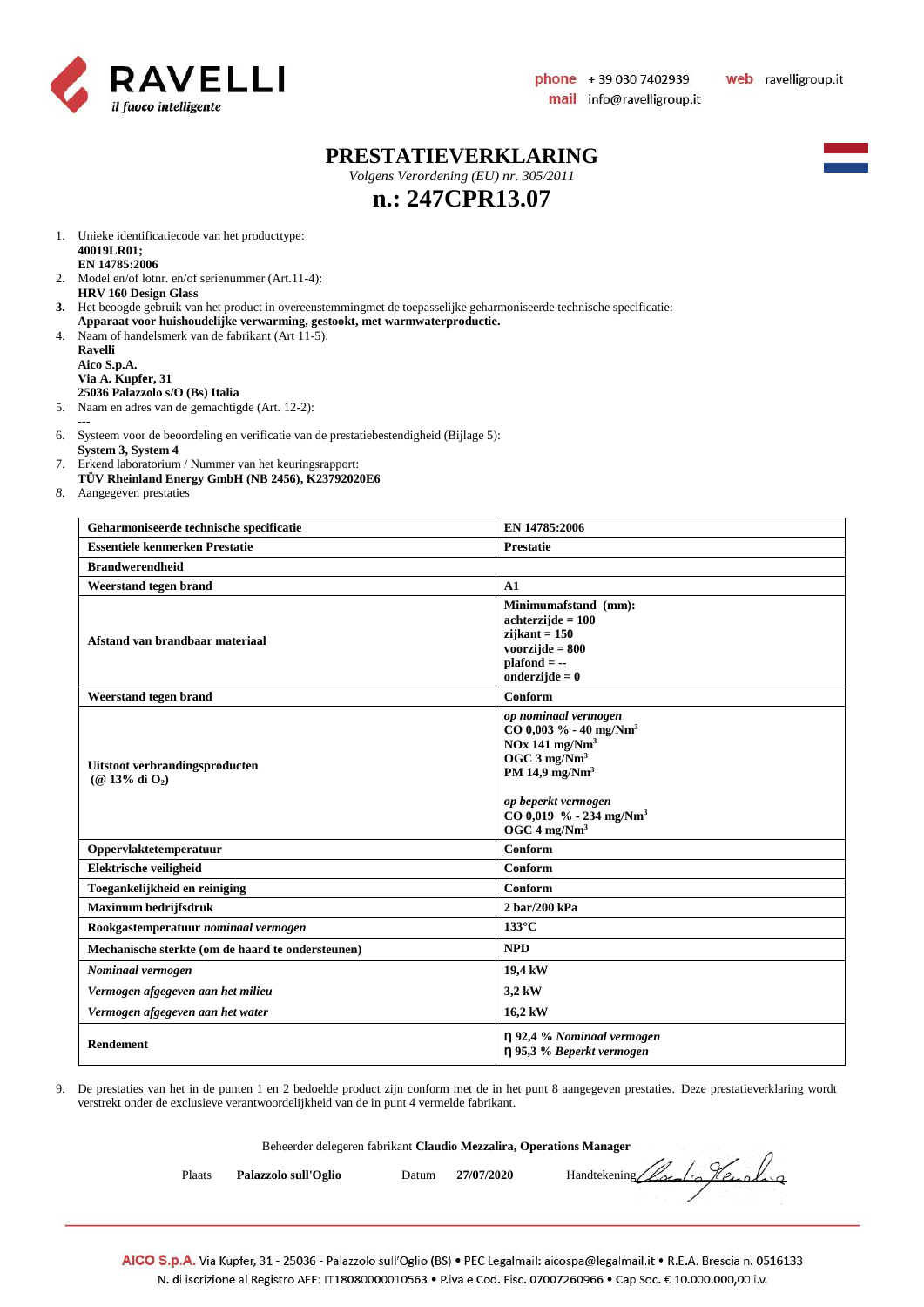

#### *LEISTUNGSERKLARUNG Gemas der Verordnung (EG) Nr. 305/2011* **n.: 247CPR13.07**



1. Eindeutiger Identifikationscode des Produktes - Typ: **40019LR01 EN 14785:2006**

- 2. Modell und/oder Losnr. und/oder Seriennr. (Art.11-4): **HRV 160 Design Glass**
- 3. Vorgesehene Verwendung des Produkts in Ubereinstimmung mit der geltenden harmonisierten technischen Spezifikation:
- **Mit Holzpellets befeuerte Warmeerzeuger fur den Wohnbereich, mit Warmwasserbereitung.**
- 4. Name oder registriertes Warenzeichen des Herstellers (Art 11-5):

**Ravelli Aico S.p.A. Via A. Kupfer, 31 25036 Palazzolo s/O (Bs) Italia**

5. Name und Adresse des Auftragnehmers (Art 12-2):

- **---** 6. System zur Bewertung und Uberprufung der Leistungsbestandigkeit (Anlage 5):
- **System 3, System 4**
- 7. Benanntes Labor, Nummer des Prufberichts: **TÜV Rheinland Energy GmbH (NB 2456), K23792020E6**
- 8. Erklarte Leistungen

| Harmonisierte technische Spezifikation                                 | EN 14785:2006                                                                                                                                                                                                                                |  |
|------------------------------------------------------------------------|----------------------------------------------------------------------------------------------------------------------------------------------------------------------------------------------------------------------------------------------|--|
| <b>Wesentliche Merkmale</b>                                            | Leistungen                                                                                                                                                                                                                                   |  |
| <b>Brandschutz</b>                                                     |                                                                                                                                                                                                                                              |  |
| Feuerbestandigkeit                                                     | A1                                                                                                                                                                                                                                           |  |
| <b>Abstand von brennbarem Material</b>                                 | Mindestabstand (mm):<br>$Ruckseite = 100$<br>Seite $= 150$<br>Vorderseite $= 800$<br>$Himmel = -$<br>$Boden = 0$                                                                                                                             |  |
| <b>Gefahr Brennstoffaustritt</b>                                       | Konform                                                                                                                                                                                                                                      |  |
| <b>Emission von Verbrennungsprodukten</b><br>(a13% of O <sub>2</sub> ) | Nennleistung<br>CO 0,003 % - 40 mg/Nm <sup>3</sup><br>$NOx$ 141 mg/ $Nm3$<br>OGC $3$ mg/Nm <sup>3</sup><br>PM 14,9 mg/Nm <sup>3</sup><br><b>Reduzierte Leistung</b><br>CO 0,019 % - 234 mg/Nm <sup>3</sup><br>OGC $4 \text{ mg}/\text{Nm}^3$ |  |
| Oberflachentemperatur                                                  | Konform                                                                                                                                                                                                                                      |  |
| <b>Elektrische Sicherheit</b>                                          | Konform                                                                                                                                                                                                                                      |  |
| Zugänglichkeit und Reinigung                                           | Konform                                                                                                                                                                                                                                      |  |
| <b>Maximaler Betriebsdruck</b>                                         | $2 \frac{\text{bar}}{200}$ kPa                                                                                                                                                                                                               |  |
| Rauchgastemperatur nennleistung                                        | 133 °C                                                                                                                                                                                                                                       |  |
| Mechanische Festigkeit (um den Kamin zu tragen)                        | <b>NPD</b>                                                                                                                                                                                                                                   |  |
| Nennleistung                                                           | 19,4 kW                                                                                                                                                                                                                                      |  |
| Der Umgebung gelieferte Leistung                                       | 3,2 kW                                                                                                                                                                                                                                       |  |
| Dem Wasser gelieferte Leistung                                         | 16,2 kW                                                                                                                                                                                                                                      |  |
| Wirkungsgrad                                                           | $\eta$ 92,4 % Nennleistung<br>η 95,3 % Reduzierte Leistung                                                                                                                                                                                   |  |

9. Die Leistung des Produktes gemas den Punkten 1 und 2 entspricht der erklarten Leistung nach Punkt 8. Die vorliegende Leistungserklarung wird unter ausschlieslicher Verantwortung des Herstellers erlassen, siehe Punkt 4.

#### Geschaftsfuhrer des Herstellers **Claudio Mezzalira, Operations Manager**

Austellungsort **Palazzolo sull'Oglio** Datum 27/07/2020 Unterschrift *Llocal Alexandre*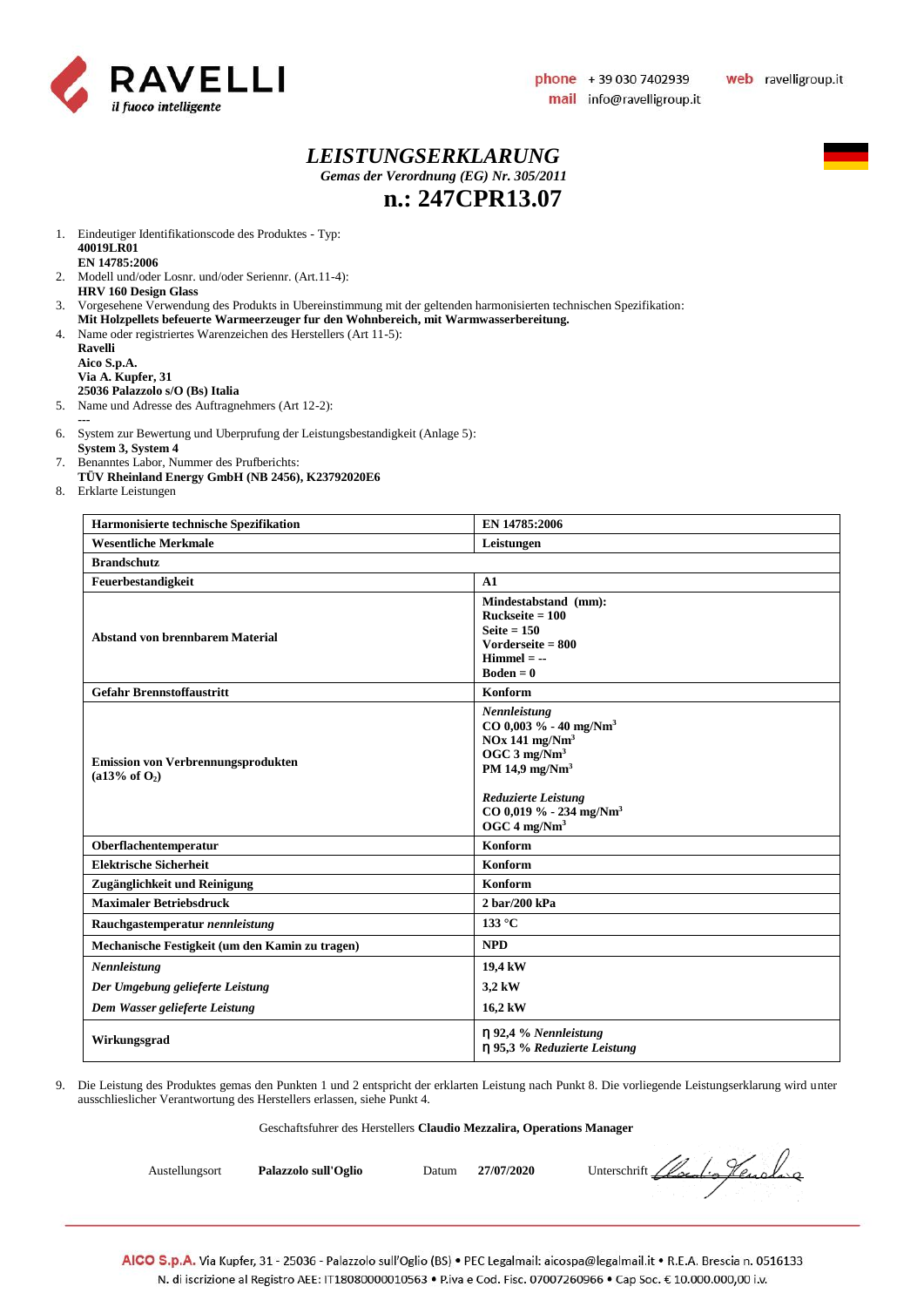

### **DECLARACIÓN DE PRESTACIÓN**

Declaración de prestación conforme al reglamento (UE) 305/2011

### **n.: 247CPR13.07**

1. Código de identificación único del producto-tipo

- **40019LR01, Aparato para calefacción doméstica, alimentado con pellets de madera, con producción de agua caliente. EN 14785:2006**
- 2. Modelo, lote, serie o cualquier otro elemento que permita la identificación del producto, en virtud del artículo 11, párrafo 4: **HRV 160 Design Glass**
- 3. Usos previstos del producto de conformidad con las especificaciones técnicas armonizadas correspondientes:
- **Aparato para calefacción doméstica, alimentado con pellets de madera, con producción de agua caliente.**
- 4. Nombre o marca registrada y dirección del fabricante en virtud del artículo 11, párrafo 5:
	- **Ravelli Aico S.p.A. Via A. Kupfer, 31 25036 Palazzolo s/O (Bs) Italia**
- 5. Cuando sea apropiado, Nombre y dirección del mandatario en virtud del artículo 12, párrafo 2:
- **---** 6. Sistema de valoración y verificación de la constancia de la prestación en virtud del anexo V:
- **Sistema 3, Sistema 4**
- 7. Laboratorio notificado y número de informe de prueba (según el System 3):
- **TÜV Rheinland Energy GmbH (NB 2456), K23792020E6**
- *8.* Prestaciones declaradas

| Especificación técnica armonizada:                     | EN 14785:2006                                                                                                                                                                                                                                   |
|--------------------------------------------------------|-------------------------------------------------------------------------------------------------------------------------------------------------------------------------------------------------------------------------------------------------|
| Características esenciales                             | <b>Prestazione</b>                                                                                                                                                                                                                              |
| Sicurezza antincendio                                  |                                                                                                                                                                                                                                                 |
| Resistencia al fuego                                   | A1                                                                                                                                                                                                                                              |
| Distancia de materiales combustibles                   | Distancia mínima (mm):<br>$rev\acute{e}s = 100$<br>$lados = 150$<br>$f$ rente = 800<br>$cielo = -$<br>suelo $= 0$                                                                                                                               |
| Riesgo de pérdida de combustible incandescente         | Conforme                                                                                                                                                                                                                                        |
| Emisiones de productos de combustión (a 13% di $O_2$ ) | Potencia térmica nominal<br>$CO$ 0,003 % - 40 mg/Nm <sup>3</sup><br>$NOx$ 141 mg/ $Nm3$<br>OGC $3 \text{ mg}/\text{Nm}^3$<br>PM 14,9 mg/ $Nm3$<br>potencia térmica reducida<br>$CO$ 0,019 % - 234 mg/Nm <sup>3</sup><br>OGC $4 \text{ mg/Nm}^3$ |
| <b>Temperatura superficial</b>                         | Conforme                                                                                                                                                                                                                                        |
| Seguridad eléctrica                                    | Conforme                                                                                                                                                                                                                                        |
| Accesibilidad y limpieza                               | Conforme                                                                                                                                                                                                                                        |
| Presión máxima de trabajo                              | 2 bar/200 kPa                                                                                                                                                                                                                                   |
| Temperatura fumi a potenza termica nominale            | 133 °C                                                                                                                                                                                                                                          |
| Resistencia mecánica (de soporte de la chimenea)       | <b>NPD</b>                                                                                                                                                                                                                                      |
| Potencia térmica nominal                               | 19,4 kW                                                                                                                                                                                                                                         |
| Potencia térmica suministrada al entorno               | 3,2 kW                                                                                                                                                                                                                                          |
| Potencia térmica cedida al agua                        | 16,2 kW                                                                                                                                                                                                                                         |
| Rendimiento                                            | Il 92,4 % a la potencia nominal<br>Il 95,3 % a la potencia reducida                                                                                                                                                                             |

9. La prestación del producto según se establece en los puntos 1 y 2 cumple con las prestaciones declaradas según el punto 8. Se expide esta declaración de prestación bajo la responsabilidad exclusiva del fabricante, según se establece en el punto 4

Firmado por y en nombre del fabricante de **Claudio Mezzalira, Operations Manager**

Lugar **Palazzolo sull'Oglio** Fecha 27/07/2020 Firma *Local de Jeuda* qu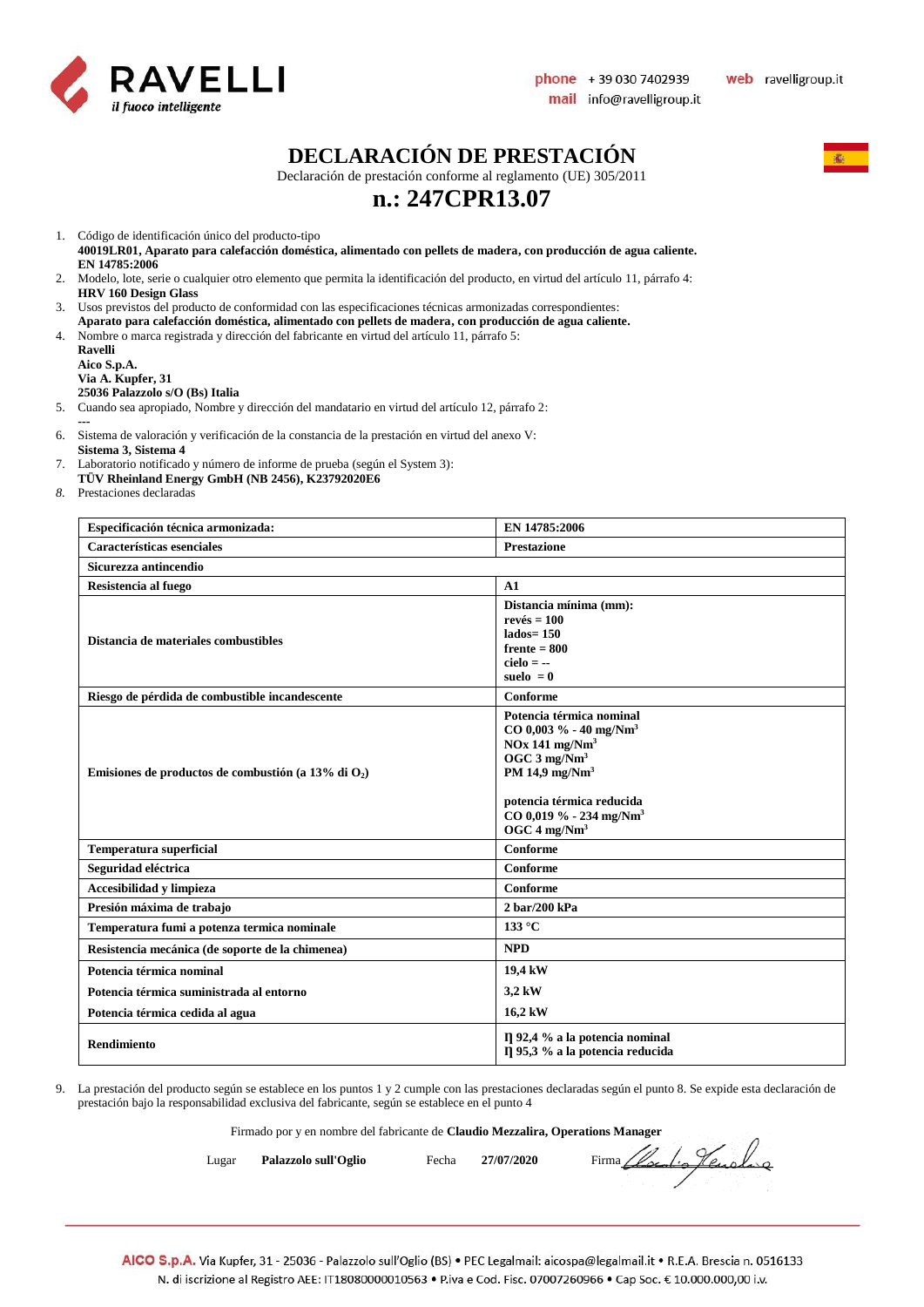

 $\sqrt{2}$ 

### **DECLARAÇÃO DE DESEMPENHO**

Em base com o regulamento (UE) 305/2011

### **n.: 247CPR13.07**

1. Código de identificação único do produto-tipo:

**40019LR01, Aparelho para aquecimento doméstico, alimentado compellets de madeira, com a produção de água quente. EN 14785:2006**

2. Tipo, lote ou número de série ou qualquer outro elemento que permite a identificação do produto de construção, conforme necessário, nos termos do artigo 11-4:

#### **HRV 160 Design Glass**

3. Utilização prevista do produto em conformidade com a respectiva técnica especifica harmonizada:

**Aparelho para aquecimento doméstico, alimentado compellets de madeira, com a produção de água quente.** 4. Nome ou marca registrada pelo fabricante, nos termos do artigo 11- 5:

**Ravelli Aico S.p.A. Via A. Kupfer, 31**

#### **25036 Palazzolo s/O (Bs) Italia**

5. Se aplicável, nome e endereço do mandatário da empresa de recauchutagem, nos termos do artigo 12-2:

**---**

6. Sistema de avaliação e verificação da regularidade do desempenho, nos termos do anexo V: **Sistema 3, Sistema 4** 

- 7. Laboratório notificado e número relação de prova (em base el sistema 3):
- **TÜV Rheinland Energy GmbH (NB 2456), K23792020E6**

*8.* Desempenhos declarados

| Específica técnica harmonizada:                    | EN 14785:2006                                                                                                                                                                                                                                             |
|----------------------------------------------------|-----------------------------------------------------------------------------------------------------------------------------------------------------------------------------------------------------------------------------------------------------------|
| Características essenciais                         | Desempenho                                                                                                                                                                                                                                                |
| Segurança contra incêndios                         |                                                                                                                                                                                                                                                           |
| Resistência ao fogo                                | $\mathbf{A}1$                                                                                                                                                                                                                                             |
| Distância de materiais combustíveis                | Distância mínima (mm):<br>traseira = $100$<br>$lados = 150$<br>$f$ rente = $800$<br>$teto = -$<br>frente $= 0$                                                                                                                                            |
| Risco de vazamento de combustível incandescente    | Conforme                                                                                                                                                                                                                                                  |
| Emissão de produtos da combustão (a 13% de $O_2$ ) | Potência térmica nominal<br>$CO$ 0,003 % - 40 mg/Nm <sup>3</sup><br>$NOx$ 141 mg/ $Nm3$<br>OGC 3 mg/Nm <sup>3</sup><br>PM 14,9 mg/Nm <sup>3</sup><br>potência térmica reduzida<br>$CO$ 0,019 % - 234 mg/Nm <sup>3</sup><br>OGC $4 \text{ mg}/\text{Nm}^3$ |
| <b>Temperatura superficial</b>                     | Conforme                                                                                                                                                                                                                                                  |
| Segurança elétrica                                 | Conforme                                                                                                                                                                                                                                                  |
| Acessibilidade e limpeza                           | Conforme                                                                                                                                                                                                                                                  |
| Máxima pressão de exercício                        | 2 bar/200 kPa                                                                                                                                                                                                                                             |
| Temperatura fumos a potência nominal               | $133^{\circ}$ C                                                                                                                                                                                                                                           |
| Resistência mecânica (para suportar a chaminé)     | <b>NPD</b>                                                                                                                                                                                                                                                |
| Potência térmica nominal                           | 19,4 kW                                                                                                                                                                                                                                                   |
| Potência térmica libertada no ambiente             | 3,2 kW                                                                                                                                                                                                                                                    |
| Potência térmica cedida à água                     | 16,2 kW                                                                                                                                                                                                                                                   |
| <b>Rendimento</b>                                  | Il 92,4 % potência térmica nominal<br>Il 95,3 % potência térmica reduzida                                                                                                                                                                                 |

9. O desempenho do produto declarado nos pontos 1 e 2 é conforme com o desempenho declarado no ponto 8. A presente declaração de desempenho é emitida sob exclusiva responsabilidade do fabricante identificado no ponto 4.

Assinado com nome e por conta do fabricante de **Claudio Mezzalira, Operations Manager**

| Local | Palazzolo sull'Oglio | Data | 27/07/2020 | Assinatura Cloudio Henoling |
|-------|----------------------|------|------------|-----------------------------|
|-------|----------------------|------|------------|-----------------------------|

AICO S.p.A. Via Kupfer, 31 - 25036 - Palazzolo sull'Oglio (BS) • PEC Legalmail: aicospa@legalmail.it • R.E.A. Brescia n. 0516133 N. di iscrizione al Registro AEE: IT18080000010563 • P.iva e Cod. Fisc. 07007260966 • Cap Soc. € 10.000.000,00 i.v.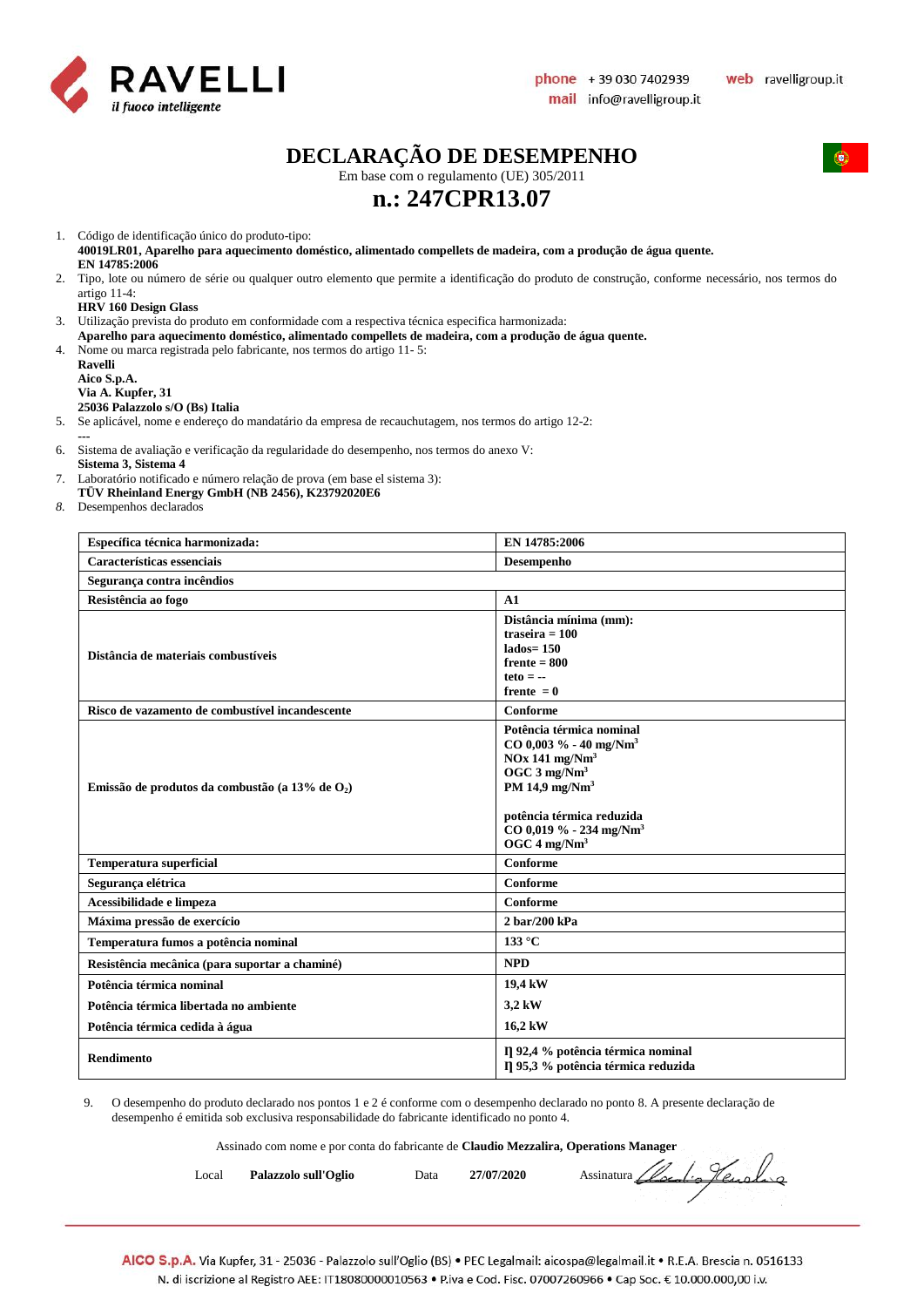

### **ΔΗΛΩΣΗ ΑΠΟΔΟΣΗΣ**

Με βάση τον κανονισμό (ΕE) 305/2011



**αρ.: 247CPR13.07**

1. Μοναδικός κωδικός αναγνώρισης του προϊόντος-τύπου:

**40019LR01, Συσκευή οικιακής θέρμανσης, τροφοδοτούμενη με πέλετ ξύλου, με την παραγωγή ζεστού νερού. EN 14785:2006**

- 2. Μοντέλο ή/και αρ. παρτίδας ή/και αύξων αρ, σύμφωνα με το άρθρο 4-11: **HRV 160 Design Glass**
- 3. Προβλεπόμενες χρήσεις του προϊόντος σύμφωνα με τις εναρμονισμένες τεχνικές προδιαγραφές:
- **Συσκευή οικιακής θέρμανσης, τροφοδοτούμενη με πέλετ ξύλου, με την παραγωγή ζεστού νερού.**
- 4. Καταχωρημένη επωνυμία ή εμπορικό σήμα του κατασκευαστή, σύμφωνα με το άρθρο 11-5:

| Ravelli                         |
|---------------------------------|
| Aico S.p.A.                     |
| Via A. Kupfer, 31               |
| 25036 Palazzolo s/O (Bs) Italia |

- 5. Εάν είναι απαραίτητο, όνομα και διεύθυνση του εντολοδόχου, σύμφωνα με το άρθρο 12-2:
- **---** 6. Σύστημα εκτίμησης και επαλήθευσης της σταθερότητας της επίδοσης, σύμφωνα με το συνημμένο 5: **σύστημα 3, σύστημα 4**
- 7. Κοινοποιημένο εργαστήριο και αριθμός αναφοράς της δοκιμής, με βάση το σύστημα 3: **TÜV Rheinland Energy GmbH (NB 2456), K23792020E6**
- *8.* Δηλωμένες επιδόσεις

| Εναρμονισμένη τεχνική προδιαγραφή                           | EN 14785:2006                                                                                                                                                                                                                                |  |  |  |  |
|-------------------------------------------------------------|----------------------------------------------------------------------------------------------------------------------------------------------------------------------------------------------------------------------------------------------|--|--|--|--|
| ΒΑΣΙΚΆ ΧΑΡΑΚΤΗΡΙΣΤΙΚΆ                                       | Επιδόσεισ                                                                                                                                                                                                                                    |  |  |  |  |
| Πυρασφάλεια                                                 |                                                                                                                                                                                                                                              |  |  |  |  |
| Αντοχή στη φωτιά                                            | A1                                                                                                                                                                                                                                           |  |  |  |  |
| Απόσταση από το καύσιμο υλικό                               | Ελάχιστη απόσταση, (mm):<br>πίσω μέρος = $100$<br>πλευρά = 150<br>μπροστινό = $800$<br>$ταβάνι = -$<br>κάτω μέρος = 0                                                                                                                        |  |  |  |  |
| Κίνδυνος διαρροής καυσίμου πυρακτώσεως                      | Σύμφωνη                                                                                                                                                                                                                                      |  |  |  |  |
| <b>Εκπομπές προϊόντων καύσης (13% του <math>O_2</math>)</b> | Ονομαστική Ισχύς<br>$CO$ 0,003 % - 40 mg/Nm <sup>3</sup><br>$NOx$ 141 mg/ $Nm3$<br>OGC $3 \text{ mg}/\text{Nm}^3$<br>PM 14,9 mg/Nm <sup>3</sup><br>Μειωμένη ισχύς<br>$CO$ 0,019 % - 234 mg/Nm <sup>3</sup><br>OGC $4 \text{ mg}/\text{Nm}^3$ |  |  |  |  |
| Επιφανειακή θερμοκρασία                                     | Σύμφωνη                                                                                                                                                                                                                                      |  |  |  |  |
| Ηλεκτρική ασφάλεια                                          | Σύμφωνη                                                                                                                                                                                                                                      |  |  |  |  |
| Καθαρισμός                                                  | Σύμφωνη                                                                                                                                                                                                                                      |  |  |  |  |
| Μέγιστη πίεση λειτουργίας                                   | $2 \frac{\text{bar}}{200}$ kPa                                                                                                                                                                                                               |  |  |  |  |
| Θερμοκρασία καπνών Ονομαστική Ισχύς                         | 133 °C                                                                                                                                                                                                                                       |  |  |  |  |
| Μηχανική αντοχή (για να υποβαστάζει το τζάκι)               | <b>NPD</b>                                                                                                                                                                                                                                   |  |  |  |  |
| Ονομαστική Ισχύς                                            | 19,4 kW                                                                                                                                                                                                                                      |  |  |  |  |
| Ισχύς παραγωγής στο περιβάλλον                              | 3,2 kW                                                                                                                                                                                                                                       |  |  |  |  |
| Ισχύς που προσδίδεται στο νερό                              | 16,2 kW                                                                                                                                                                                                                                      |  |  |  |  |
| Απόδοση                                                     | η 92,4 % Alla potenza termica nominale<br>η 95,3 % Alla potenza termica ridotta                                                                                                                                                              |  |  |  |  |

9. Η απόδοση του προϊόντος που αναφέρεται στα σημεία 1 και 2 είναι σύμφωνη με τη δηλωμένη απόδοση στο σημείο 8. Εκδίδεται η παρούσα δήλωση απόδοσης υπό την αποκλειστική ευθύνη του κατασκευαστή που αναφέρεται στο σημείο 4.

Υπεγράφη στο όνομα και για λογαριασμό του κατασκευαστή από: **Claudio Mezzalira, Operations Manager**

|      | . |                      |  |            |            |                            |
|------|---|----------------------|--|------------|------------|----------------------------|
| Θέση |   | Palazzolo sull'Oglio |  | Ημερομηνία | 27/07/2020 | Yπoypagn Clocolio Henoling |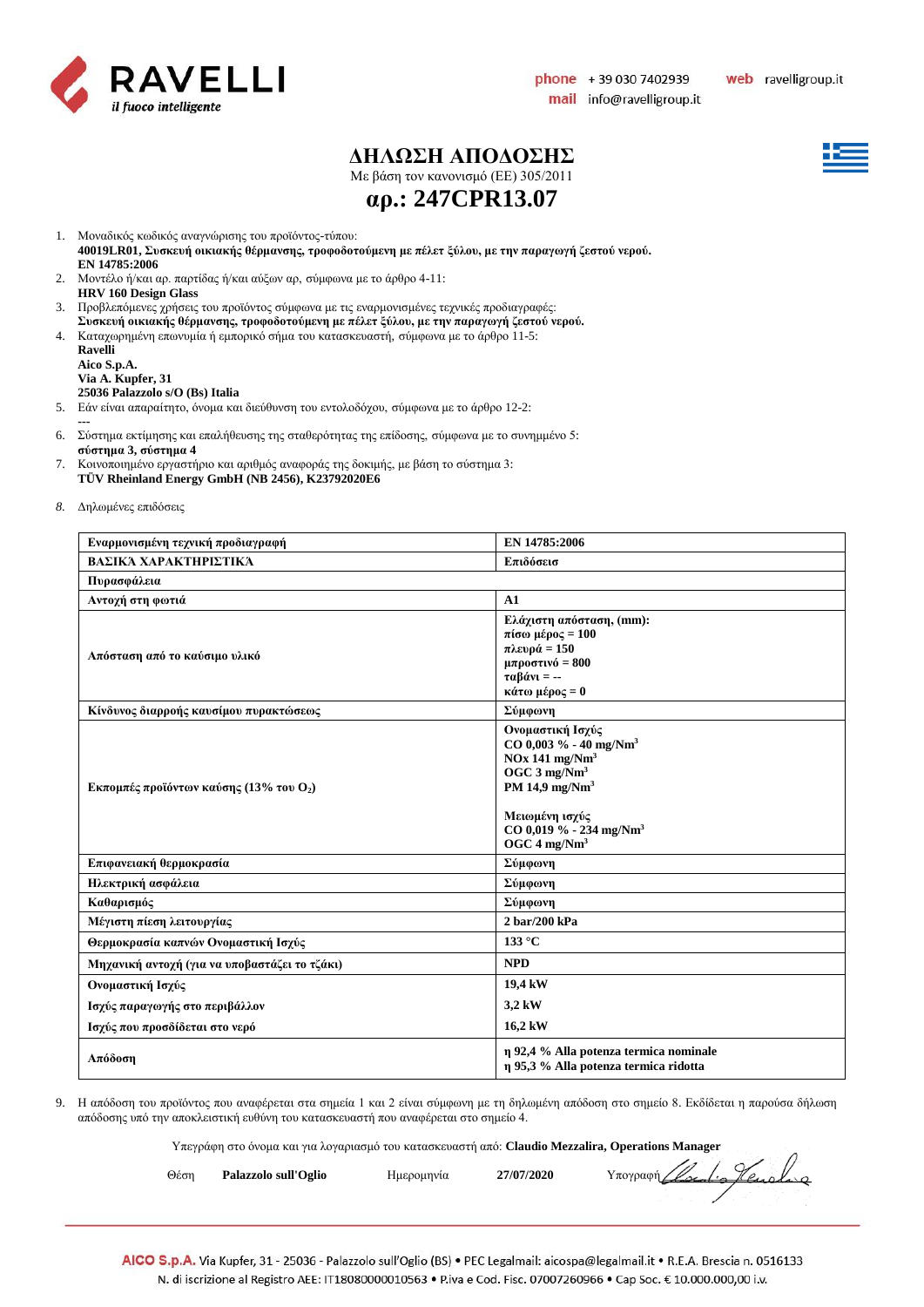

#### **YDEEVNEDEKLARATION**

I henhold til forordning (EU) 305/2011



## **n.**: **247CPR13.07**

1. Produkttypens unikke identifikationskode:

**40019LR01, Apparat til boligopvarmning med træpiller, med produktion af varmt vand. EN 14785:2006**

- 2. Model og/eller partinr. og/eller serienr, i henhold til artikel 11-4: **HRV 160 Design Glass**
- 3. Tilsigtede anvendelser af produktet i overensstemmelse med den pågældende harmoniserede tekniske specifikation:
- **Apparat til boligopvarmning med træpiller, med produktion af varmt vand.**
- 4. Fabrikantens navn eller registreret varemærke, i henhold til artikel 11-5:
- **Ravelli Aico S.p.A. Via A. Kupfer, 31 25036 Palazzolo s/O (Bs) Italia**
- 5. Navn og adresse på den bemyndigede repræsentant, i henhold til artikel 12-2: **---**
- 6. System til vurdering og kontrol af ydeevnens konstans, i henhold til bilag V: **System 3, System 4**
- 7. Notificeret laboratorium og nummer testrapport, baseret på System 3: **TÜV Rheinland Energy GmbH (NB 2456), K23792020E6**
- *8.* Deklarerede ydeevner

| Harmoniseret teknisk specifikation:               | EN 14785:2006                                                                                                                                                                                                             |  |  |  |  |
|---------------------------------------------------|---------------------------------------------------------------------------------------------------------------------------------------------------------------------------------------------------------------------------|--|--|--|--|
| Væsentlige egenskaber                             | Ydeevne                                                                                                                                                                                                                   |  |  |  |  |
| <b>Brandsikkerhed</b>                             |                                                                                                                                                                                                                           |  |  |  |  |
| <b>Brandmodstandsevne</b>                         | A1                                                                                                                                                                                                                        |  |  |  |  |
| Afstand fra brændbart materialer                  | Mindste afstand (mm):<br>$bagside = 100$<br>$side = 150$<br>$for side = 800$<br>$left = -$<br>$bund = 0$                                                                                                                  |  |  |  |  |
| Risiko for udslip af gløder                       | I overensstemmelse                                                                                                                                                                                                        |  |  |  |  |
| Emissioner forbrændingsprodukter (ved 13% $O_2$ ) | <b>Nominel effekt</b><br>$CO$ 0,003 % - 40 mg/Nm <sup>3</sup><br>$NOx$ 141 mg/ $Nm3$<br>OGC $3$ mg/Nm <sup>3</sup><br>PM 14,9 $mg/Nm3$<br>Nedsat effekt<br>CO 0,019 % - 234 mg/Nm <sup>3</sup><br>OGC $4 \text{ mg/Nm}^3$ |  |  |  |  |
| Overfladetemperatur                               | I overensstemmelse                                                                                                                                                                                                        |  |  |  |  |
| <b>Elektrisk sikkerhed</b>                        | I overensstemmelse                                                                                                                                                                                                        |  |  |  |  |
| Rengøring                                         | I overensstemmelse                                                                                                                                                                                                        |  |  |  |  |
| <b>Maksimalt driftstryk</b>                       | 2 bar/200 kPa                                                                                                                                                                                                             |  |  |  |  |
| Røggastemperatu nominel effekt                    | $133^{\circ}$ C                                                                                                                                                                                                           |  |  |  |  |
| Mekanisk styrke (til at støtte skorstenen)        | <b>NPD</b>                                                                                                                                                                                                                |  |  |  |  |
| <b>Nominel effekt</b>                             | 19,4 kW                                                                                                                                                                                                                   |  |  |  |  |
| Effekt overført til omgivelserne                  | 3,2 kW                                                                                                                                                                                                                    |  |  |  |  |
| Effekt overført til vandet                        | 16,2 kW                                                                                                                                                                                                                   |  |  |  |  |
| Virkningsgrad                                     | n 92,4 % nominel effekt<br>$\eta$ 95,3 % nedsat effekt                                                                                                                                                                    |  |  |  |  |

9. Ydeevnen for det produkt, der er anført i punkt 1 og 2, er i overensstemmelse med den deklarerede ydeevne i punkt 8. Denne ydeevnedeklaration udstedes på eneansvar af den fabrikant, der er anført i punkt 4.

Underskrevet for fabrikanten og på dennes vegne af: **Claudio Mezzalira, Operations Manager**

| Sted | Palazzolo sull'Oglio | Dato | 27/07/2020 |  | Underskrift Clocolis Henoling |
|------|----------------------|------|------------|--|-------------------------------|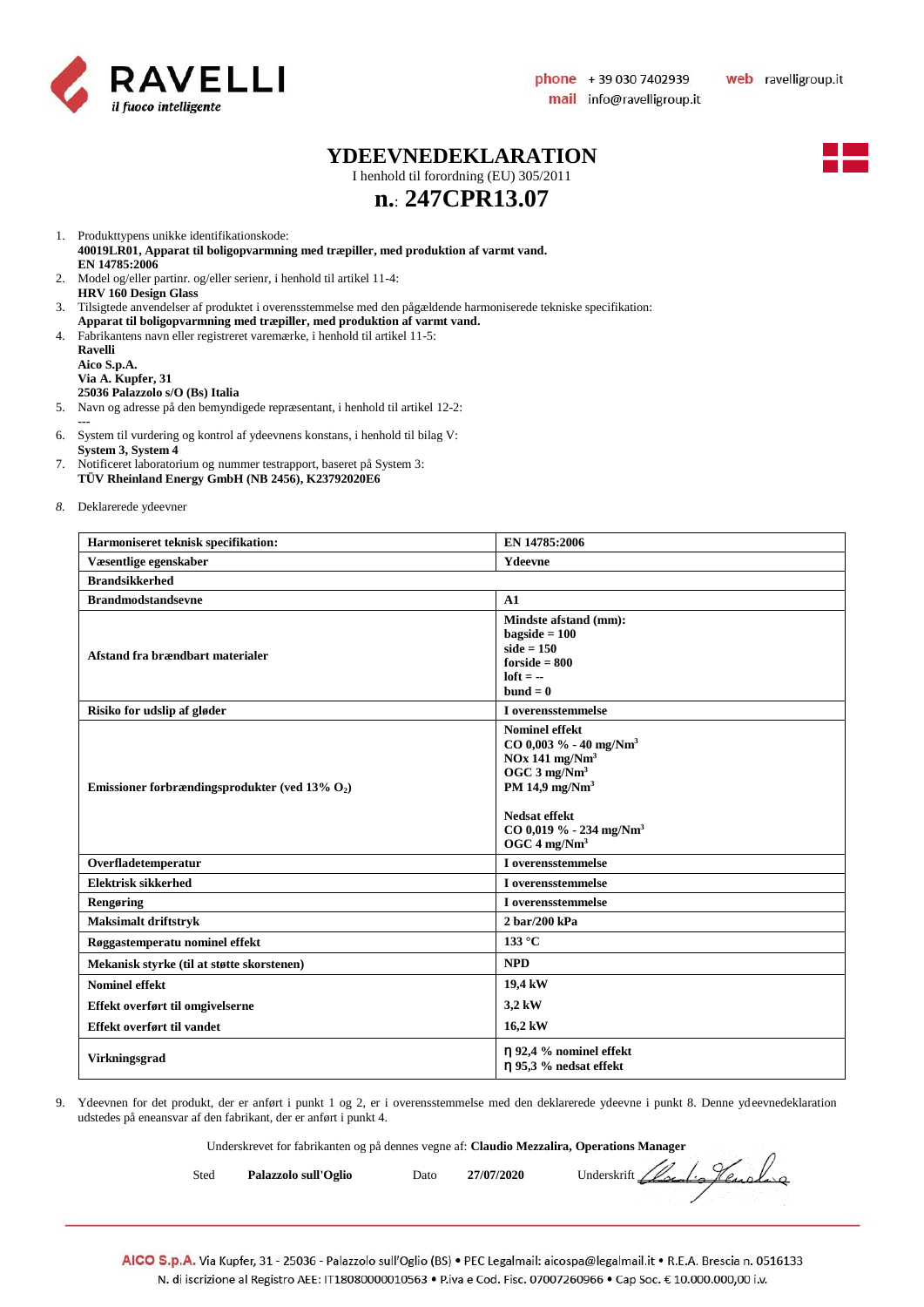

### **DEKLARACJA WŁAŚCIWOŚCI UŻYTKOWYCH**

Na podstawie rozporządzenia (UE) 305/2011

### **n.: 247CPR13.07**

1. Unikalny identyfikator typu wyrobu:

**40019LR01, urządzenie do ogrzewania gospodarstw domowych, zasilane drewnianymi peletami, z wytwarzania ciepłej wody. EN 14785:2006**

2. Model i/lub nr partia i/lub nr serii, art.11-4: **HRV 160 Design Glass**

3. Zamierzone zastosowania produktu zgodnie z mającą zastosowanie zharmonizowaną specyfikacją techniczną:

- **Urządzenie do ogrzewania gospodarstw domowych, zasilane drewnianymi peletami, z wytwarzania ciepłej wody.**
- 4. Nazwa lub znak towarowy producenta, art 11-5:

**Ravelli Aico S.p.A. Via A. Kupfer, 31 25036 Palazzolo s/O (Bs) Italia**

5. Nazwa i adres przedstawiciela, art 12-2:

**---**

6. System oceny i weryfikacji stałości właściwości użytkowych, załącznik V:

**System 3, System 4**

- 7. Notyfikowane laboratorium, numer raportu z badań testowych (na podstawie Systemu 3): **TÜV Rheinland Energy GmbH (NB 2456), K23792020E6**
- *8.* Deklarowane osiągi

| Zharmonizowana specyfikacja techniczna       | EN 14785:2006                                                                                                                                                                                                                           |  |  |  |  |
|----------------------------------------------|-----------------------------------------------------------------------------------------------------------------------------------------------------------------------------------------------------------------------------------------|--|--|--|--|
| Podstawowe właściwości                       | Osiągi                                                                                                                                                                                                                                  |  |  |  |  |
| Bezpieczeństwa pożarowego                    |                                                                                                                                                                                                                                         |  |  |  |  |
| Odporność na ogień                           | A1                                                                                                                                                                                                                                      |  |  |  |  |
| Odległość od materiały palne                 | Odległość minimalna (mm):<br>$tv = 100$<br>$bok = 150$<br>$przód = 800$<br>sufit $= -$<br>$podloga = 0$                                                                                                                                 |  |  |  |  |
| Ryzyka rozlania paliwa                       | Zgodny                                                                                                                                                                                                                                  |  |  |  |  |
| Emisja produktów spalania (przy 13% $O_2$ )  | Moc znamionowa<br>$CO$ 0,003 % - 40 mg/Nm <sup>3</sup><br>$NOx$ 141 mg/ $Nm3$<br>OGC $3$ mg/Nm <sup>3</sup><br>PM 14,9 mg/Nm <sup>3</sup><br>Moc zmniejszona<br>$CO$ 0,019 % - 234 mg/Nm <sup>3</sup><br>OGC $4 \text{ mg}/\text{Nm}^3$ |  |  |  |  |
| Temperatura na powierzchni                   | Zgodny                                                                                                                                                                                                                                  |  |  |  |  |
| Bezpieczeństwo elektryczne                   | Zgodny                                                                                                                                                                                                                                  |  |  |  |  |
| Czyszczenie                                  | Zgodny                                                                                                                                                                                                                                  |  |  |  |  |
| Maksymalne ciśnienie pracy                   | 2 bar/200 kPa                                                                                                                                                                                                                           |  |  |  |  |
| Temperatura spalin moc znamionowa            | 133 °C                                                                                                                                                                                                                                  |  |  |  |  |
| Wytrzymałość mechaniczna (wspieranie komina) | <b>NPD</b>                                                                                                                                                                                                                              |  |  |  |  |
| Moc znamionowa                               | 19,4 kW                                                                                                                                                                                                                                 |  |  |  |  |
| Moc przekazywana do otoczenia                | 3,2 kW                                                                                                                                                                                                                                  |  |  |  |  |
| Moc przekazywana do wody                     | 16,2 kW                                                                                                                                                                                                                                 |  |  |  |  |
| Wydajność                                    | n 92,4 % Moc znamionowa<br>η 95,3 % Moc zmniejszona                                                                                                                                                                                     |  |  |  |  |

9. Wydajność produktu, o którym mowa w pkt. 1 i 2 jest zgodna z deklarowanymi właściwościami użytkowymi w pkt 8. Niniejszą deklarację właściwości użytkowych wystawia się na wyłączną odpowiedzialność producenta, o którym mowa w pkt 4.

Podpisano w imieniu i na rzecz producenta, przezda **Claudio Mezzalira, Operations Manager**

Miejsce **Palazzolo sull'Oglio** Data **27/07/2020** Podpis *Local: Jeunela*